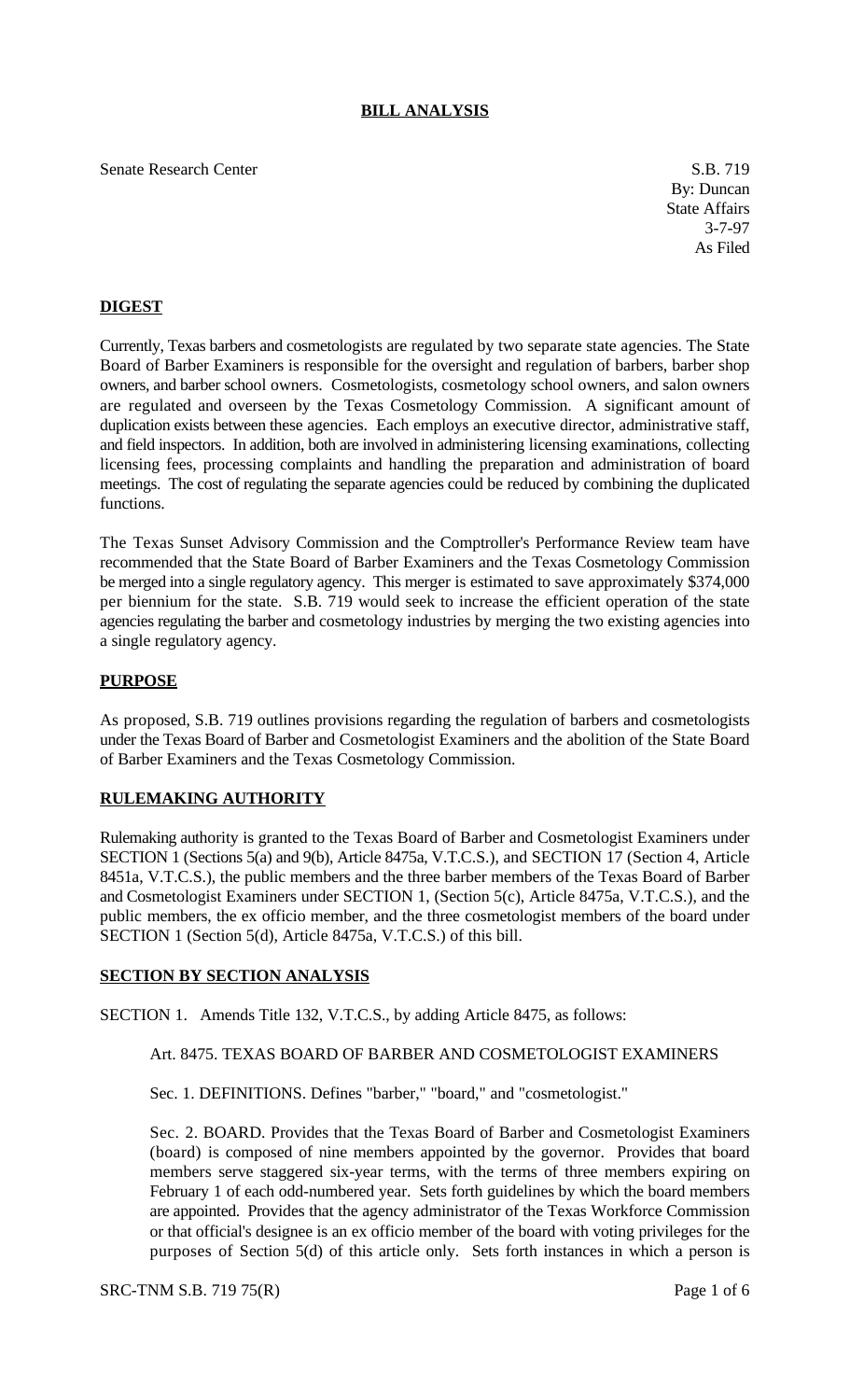ineligible for appointment as a public board member. Outlines provisions regarding the qualifications for board members and board employees. Provides that a Texas trade association is a nonprofit, cooperative, and voluntarily joined association of business or professional competitors in this state designed to assist its members and its industry or profession in dealing with mutual business or professional problems and in promoting their common interest for the purposes of this section. Requires a vacancy on the board to be filled by appointment by the governor of a person with the appropriate qualifications to serve for the remainder of the term. Requires appointments to the board to be made without regard to the race, color, disability, sex, religion, age, or national origin of the appointees. Provides that the board is subject to Chapter 325, Government Code. Provides that, unless continued in existence as provided by that chapter, the board is abolished and this article, Article 8407a, V.T.C.S., and Article 8451a, V.T.C.S., expire September 1, 2009.

Sec. 3. GROUNDS FOR REMOVAL. Sets forth grounds for the removal of a board member. Provides that the validity of an action of the board is not affected by the fact that it is taken when a ground for removal of a board member exists. Sets forth requirements for the notification of the existence of a potential ground for removal.

Sec. 4. OFFICERS; MEETINGS. Sets forth requirements for the election of board officers and the scheduling of board meetings.

Sec. 5. BOARD POWERS AND DUTIES. Requires the board to adopt rules consistent with this article for certain purposes. Sets forth requirements and outlines provisions regarding certain fees the board is required to adopt. Authorizes certain board members to adopt rules or participate in disciplinary proceedings in administering Article 8407a, V.T.C.S. Provides that the participation of certain board members is required for a quorum under this subsection. Authorizes certain board members to adopt rules or participate in disciplinary proceedings in administering Article 8451a, V.T.C.S. Provides that the participation of certain board members is required under this subsection. Authorizes the board to appoint an executive director. Authorizes the executive director to hire other personnel as necessary for the administration of this article.

Sec. 6. CONFLICT OF INTEREST. Prohibits a person from serving as a board member or acting as general counsel to the board if the person is required to register as a lobbyist under Chapter 305, Government Code, because of the person's activities for compensation on behalf of a profession related to the operation of the board.

Sec. 7. ANNUAL FISCAL REPORT. Sets forth requirements for the preparation and institution of an annual fiscal report.

Sec. 8. PERSONNEL POLICIES. Sets forth requirements for the establishment of personnel policies. Requires all merit pay for board employees to be based on the system established under this subsection.

Sec. 9. PUBLIC INTEREST INFORMATION. Sets forth requirements for the establishment of information of public interest. Requires the board, by rule, to establish methods by which consumers and service recipients are notified of the name, mailing address, and telephone number of the board for the purpose of directing complaints to the board. Sets forth areas in which the board is authorized to provide for that notification. Requires the board to develop materials and programs to educate the public concerning the licensing requirements imposed under this article, the need of the public to conduct business only with a licensed barber or cosmetologist, and the methods for reporting unlicensed activity.

Sec. 10. AGENCY FUNDS. Provides that all money paid to the board is subject to Chapter 404F, Government Code.

Sec. 11. COMPLAINTS. Sets forth requirements regarding complaints for which the board is required to keep information.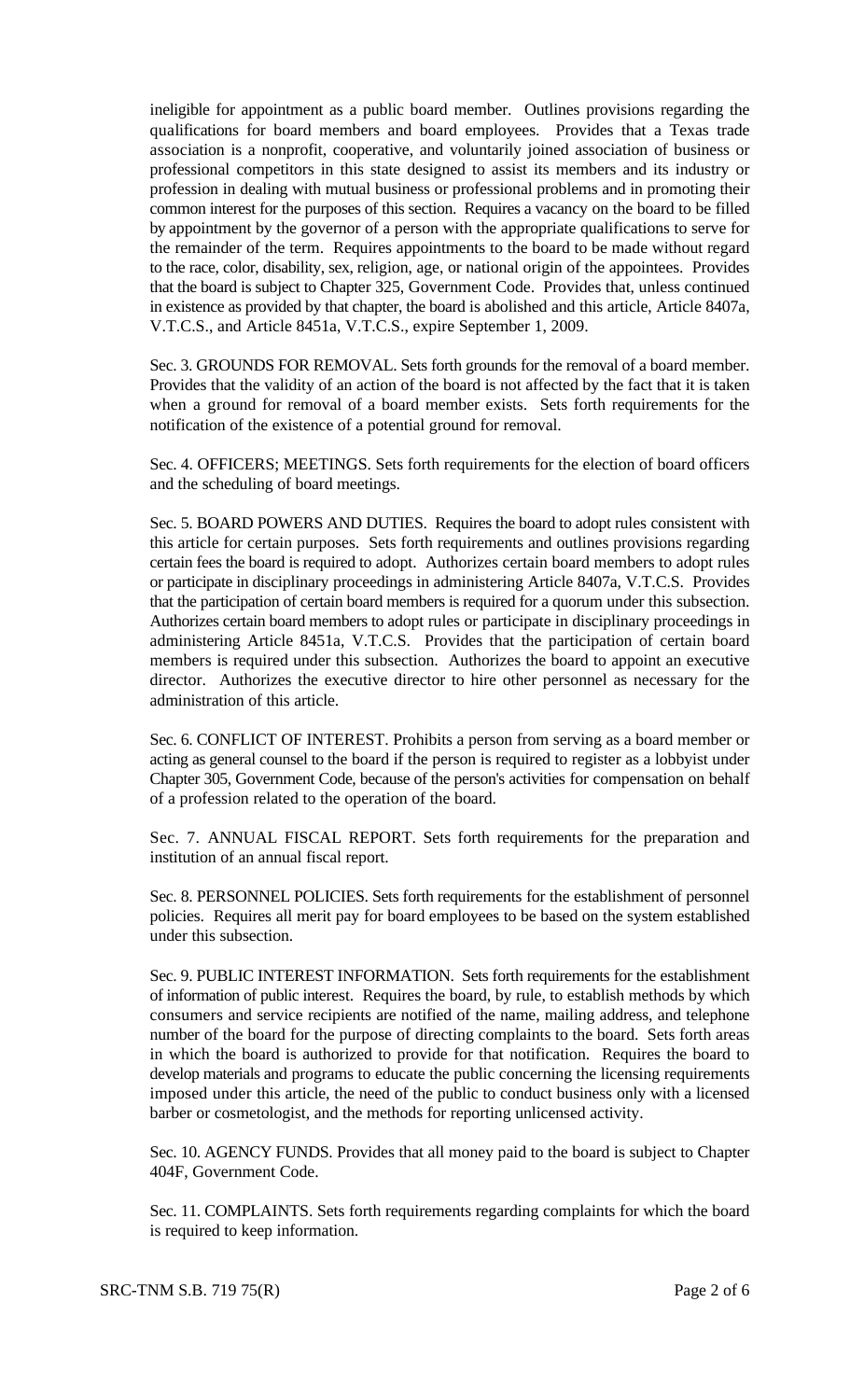Sec. 12. EQUAL EMPLOYMENT OPPORTUNITY. Sets forth requirements for the establishment of an equal employment opportunity policy statement. Requires the governor's office to deliver a biennial report to the legislature based on the policy statement's required annual update. Authorizes the report to be made separately or as a part of other biennial reports made to the legislature.

Sec. 13. STANDARDS OF CONDUCT. Requires the executive director or the executive director's designee to provide to board members and employees, as often as necessary, information regarding their qualification for office or employment and their responsibilities under applicable laws relating to standards of conduct for state officers or employees.

Sec. 14. PUBLIC ACCESS. Sets forth requirements for the establishment policies that provide public access to the board.

Sec. 15. OPEN MEETINGS; ADMINISTRATIVE PROCEDURE. Provides that the board is subject to Chapter 551, Government Code, and Chapter 2001, Government Code.

Sec. 16. BOARD MEMBER TRAINING. Sets forth requirements for board member training.

SECTION 2. Amends Article 8402, V.T.C.S., as follows:

Art. 8402. New heading: REGISTERING NAME AND LOCATION. Requires every person, firm, or corporation owning, operating, or managing a barber or specialty shop to register his or her full name and the location of said shop with the Texas, rather than State, Board of Barber and Cosmetologist Examiners. Requires an applicant for a barber shop permit to submit an application to the board, rather than the barber board, for the appropriate permit. Outlines provisions for certain persons in order that the public may fix responsibility for services, acts, or treatments performed by a barber, rather than persons, licensed by the board vis-a-vis those performed by a cosmetologist, rather than persons, licensed by that board, rather than the Texas Cosmetology Commission. Deletes text authorizing the public to avoid conflicts of jurisdiction between such board and commission which might impede effective administration or enforcement of the laws under their respective jurisdictions. Deletes text prohibiting the State Board of Barber Examiners and the Texas Cosmetology Commission from adopting certain rules if the agencies license the same facility. Deletes text setting forth requirements for informing consumers about contacting the regulatory board having jurisdiction over those individuals licensed under this Act. Makes conforming and nonsubstantive changes.

SECTION 3. Amends Section 1, Article 8407a, V.T.C.S., to make conforming and nonsubstantive changes.

SECTION 4. Amends Sections 3(g) and (h), Article 8407a, V.T.C.S., to provide that no person may operate a barber shop unless the shop is at all times under the sole and exclusive supervision and management of a registered Class A barber, and no person is practicing on the premises by authority of a cosmetologist, rather than any, license, permit, or certificate issued by the board, rather than the Texas Cosmetology Commission. Makes conforming and substantive changes.

SECTION 5. Amends Sections 4(a)-(1), Article 8407a, V.T.C.S, to redefine "board." Makes conforming and nonsubstantive changes.

SECTION 6. Amends Section 6, Article 8407a, V.T.C.S., to exempt an inmate incarcerated in the Texas Department of Criminal Justice who performs barbering during the period of incarceration, from the provisions of this Act. Makes conforming changes.

SECTION 7. Amends Section 11(b), Article 8407a, V.T.C.S., to prohibit an examination from being held at a barber school, college, or shop owned, managed, or operated by a member of the board, rather than the State Board of Barber Examiners.

SECTION 8. Amends Section 13, Article 8407a, V.T.C.S., to make conforming changes.

SRC-TNM S.B. 719 75(R) Page 3 of 6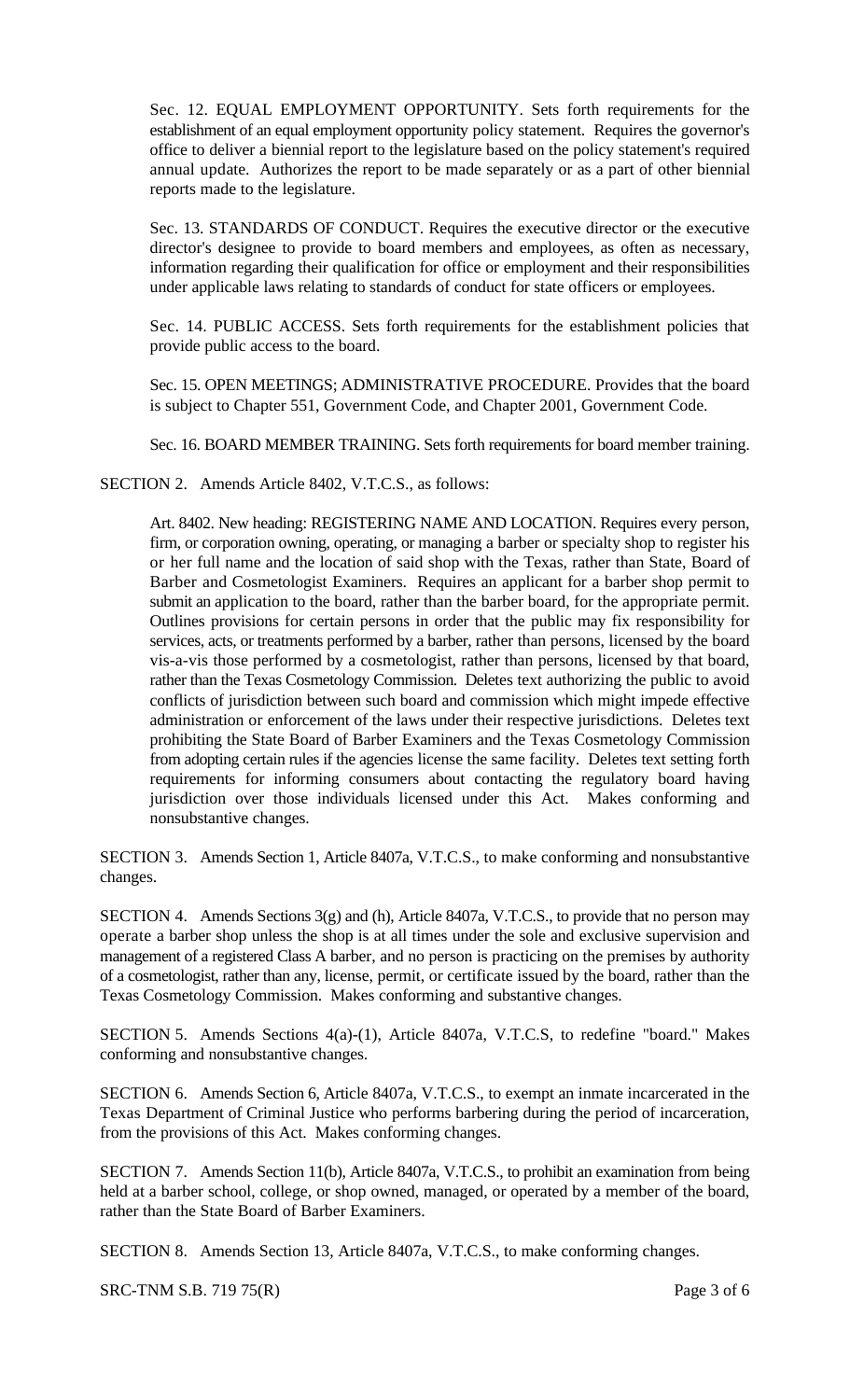SECTION 9. Amends Section 15A(f), Article 8407a, V.T.C.S., to prohibit a person who holds a license, permit, or certificate to practice cosmetology issued by the board, rather than Texas Cosmetology Commission, from practicing under that authority at a manicurist specialty shop regulated under this Act.

| <b>SECTION 10.</b>                        | Amends Section 16(c), Article 8407a, V.T.C.S., to make a conforming change.                                                                                                                                                                                                                                                                                                                                                                                                                                                                                                                 |
|-------------------------------------------|---------------------------------------------------------------------------------------------------------------------------------------------------------------------------------------------------------------------------------------------------------------------------------------------------------------------------------------------------------------------------------------------------------------------------------------------------------------------------------------------------------------------------------------------------------------------------------------------|
| <b>SECTION 11.</b>                        | Amends Section 18(f), Article 8407a, V.T.C.S., to make conforming changes.                                                                                                                                                                                                                                                                                                                                                                                                                                                                                                                  |
| <b>SECTION 12.</b>                        | Amends Section 23a, Article 8407a, V.T.C.S., to make a conforming change.                                                                                                                                                                                                                                                                                                                                                                                                                                                                                                                   |
| <b>SECTION 13.</b><br>change.             | Amends Section 27a(a), Article 8407a, V.T.C.S., to make a conforming                                                                                                                                                                                                                                                                                                                                                                                                                                                                                                                        |
| <b>SECTION 14.</b>                        | Amends Section 28(a), Article 8407a, V.T.C.S., to make conforming changes.                                                                                                                                                                                                                                                                                                                                                                                                                                                                                                                  |
| <b>SECTION 15.</b>                        | Amends Section 29, Article 8407a, V.T.C.S., to delete Subsections (b)-(c)<br>regarding board records. Makes conforming changes.                                                                                                                                                                                                                                                                                                                                                                                                                                                             |
| <b>SECTION 16.</b><br>Commission.         | Amends Section 1(2), Article 8451a, V.T.C.S., to define "board," rather than<br>"commission" as the Texas Board of Barber and Cosmetologist Examiners, rather than Cosmetology                                                                                                                                                                                                                                                                                                                                                                                                              |
| SECTION 17.                               | Amends Section 4, Article 8451a, V.T.C.S., as follows:                                                                                                                                                                                                                                                                                                                                                                                                                                                                                                                                      |
|                                           | Sec. 4. New heading: POWERS AND DUTIES OF BOARD. Deletes existing Subsections<br>(g)-(l). Makes conforming changes.                                                                                                                                                                                                                                                                                                                                                                                                                                                                         |
| <b>SECTION 18.</b><br>changes.            | Amends Sections 10(b) and (c), Article 8451a, V.T.C.S., to make conforming                                                                                                                                                                                                                                                                                                                                                                                                                                                                                                                  |
| <b>SECTION 19.</b><br>changes.            | Amends Sections 11(b) and (c), Article 8451a, V.T.C.S., to make conforming                                                                                                                                                                                                                                                                                                                                                                                                                                                                                                                  |
| <b>SECTION 20.</b><br>conforming changes. | Amends Sections 12(b), (c), and (e), Article 8451a, V.T.C.S., to make                                                                                                                                                                                                                                                                                                                                                                                                                                                                                                                       |
| <b>SECTION 21.</b><br>conforming changes. | Amends Sections 13(b), (c), and (e), Article 8451a, V.T.C.S., to make                                                                                                                                                                                                                                                                                                                                                                                                                                                                                                                       |
| <b>SECTION 22.</b><br>conforming changes. | Amends Sections 13A(b), (c), and (e), Article 8451a, V.T.C.S., to make                                                                                                                                                                                                                                                                                                                                                                                                                                                                                                                      |
| SECTION 23.                               | Amends Section 15(b), Article 8451a, V.T.C.S., to make a conforming change.                                                                                                                                                                                                                                                                                                                                                                                                                                                                                                                 |
| SECTION 24.                               | Amends Section 16, Article 8451a, V.T.C.S., to make conforming changes.                                                                                                                                                                                                                                                                                                                                                                                                                                                                                                                     |
| SECTION 25.                               | Amends Section 17(b), Article 8451a, V.T.C.S., to make a conforming change.                                                                                                                                                                                                                                                                                                                                                                                                                                                                                                                 |
| SECTION 26.                               | Amends Section 18(b), Article 8451a, V.T.C.S., to make a conforming change.                                                                                                                                                                                                                                                                                                                                                                                                                                                                                                                 |
| SECTION 27.                               | Amends Sections 19(b)-(e), Article 8451a, V.T.C.S., to outline provisions for<br>certain persons so that the public may fix responsibility for services performed by persons licensed<br>as barbers by the board, rather than the State Board of Barber Examiners. Deletes text regarding<br>avoiding confusion of the public as well as avoiding conflicts of jurisdiction between such board and<br>commission which might impede effective administration or enforcement of the laws under their<br>respective jurisdiction, from and after January 31, 1980. Makes a conforming change. |

SECTION 28. Amends Sections 20(b)-(d), Article 8451a, V.T.C.S., to make conforming

SRC-TNM S.B. 719 75(R) Page 4 of 6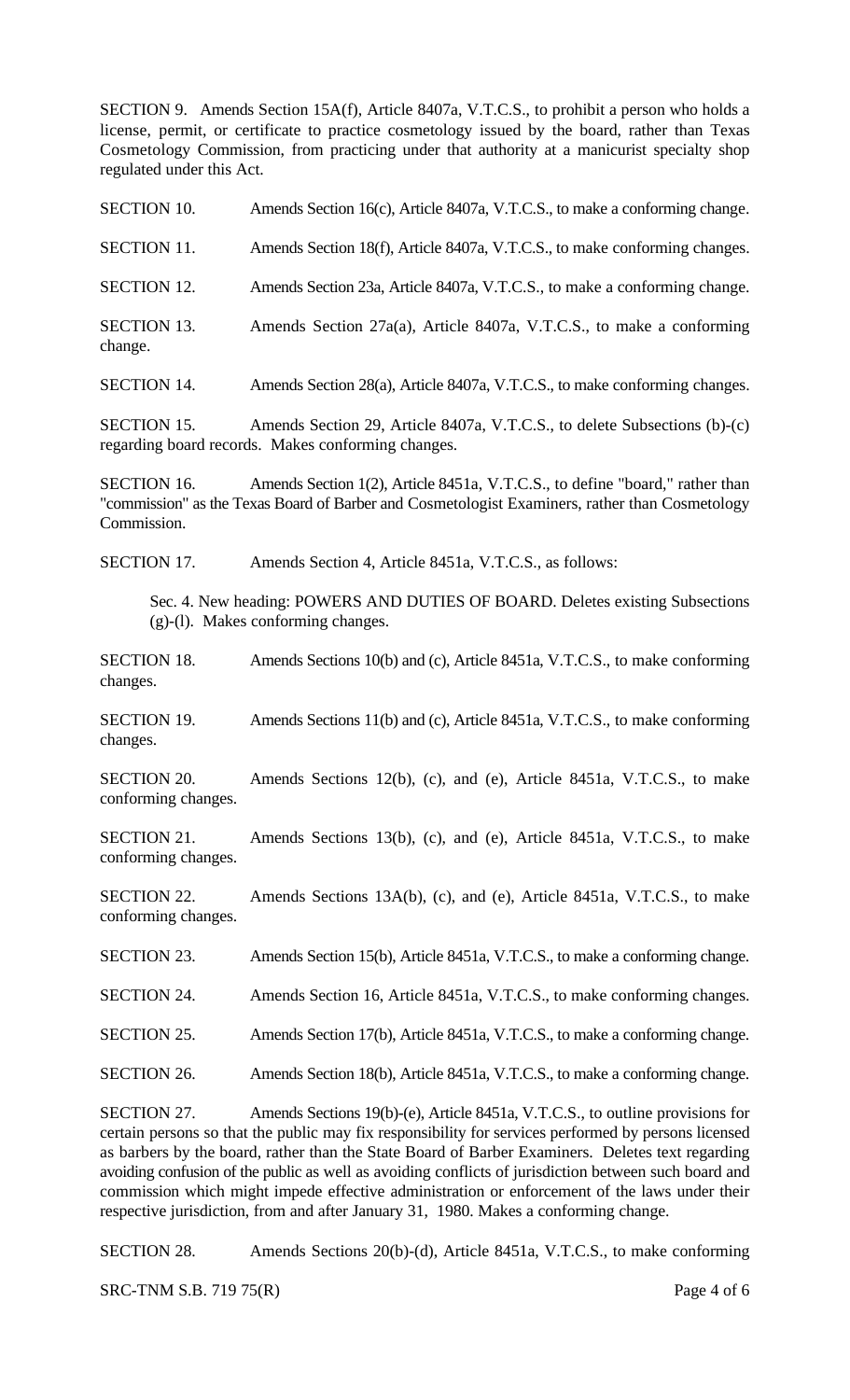changes.

| <b>SECTION 29.</b><br>changes.            | Amends Sections 20A(b)-(d), Article 8451a, V.T.C.S., to make conforming         |
|-------------------------------------------|---------------------------------------------------------------------------------|
| <b>SECTION 30.</b><br>conforming changes. | Amends Sections 21(b), (c), (e), and (k), Article 8451a, V.T.C.S., to make      |
| <b>SECTION 31.</b><br>changes.            | Amends Sections 21A(a)-(e), Article 8451a, V.T.C.S., to make conforming         |
| <b>SECTION 32.</b>                        | Amends Section 21B, Article 8451a, V.T.C.S., to make conforming changes.        |
| <b>SECTION 33.</b>                        | Amends Section 21C, Article 8451a, V.T.C.S., to make conforming changes.        |
| <b>SECTION 34.</b><br>conforming changes. | Amends Sections 22(b), (c), (d), (f), and (g), Article 8451a, V.T.C.S., to make |
| <b>SECTION 35.</b>                        | Amends Section 29, Article 8451a, V.T.C.S., to make conforming changes.         |
| <b>SECTION 36.</b>                        | Amends section 30, Article 8451a, V.T.C.S., to make conforming changes.         |
| <b>SECTION 37.</b><br>conforming changes. | Amends Sections 33(d), (e), (h), and (i), Article 8451a, V.T.C.S., to make      |
| <b>SECTION 38.</b>                        | Amends Section 34(b), Article 8451a, V.T.C.S., to make a conforming change.     |
| <b>SECTION 39.</b>                        | Amends Section 35(a), Article 8451a, V.T.C.S., to make conforming changes.      |
| <b>SECTION 40.</b>                        | Amends Section 38(a), Article 8451a, V.T.C.S., to make conforming changes.      |
| <b>SECTION 41.</b>                        | (a) Effective date: September 1, 1997.                                          |

(b) Repealer: Sections 23, 26, 26a, 26b, 26c, 27, 29A, 29B, 29C, and 29D, Article 8407a, V.T.C.S. (Fees, State Board of Barber Examiners: Appointment; Qualifications; Term; Removal; Vacancy, Sunset Provision, Members and Employees; Notice of qualifications and responsibilities, Intraagency career ladder program, Officers of Board; Compensation of members; Compensation and Bond of Secretary, Information about complaints, Restrictions on Board Members and Employees, Open Meetings Law and Administrative Procedures and Texas Register Act Applicable, and Lobbying by General Counsel or Board Member Prohibited) and Sections 2, 3, 5, 6, 7, 8, 28, 37, and 41, Article 8451a, V.T.C.S. (Texas Cosmetology Commission, Commission Organization and Meetings, Compensation, Executive director; Staff; Biennial report, Conflict of interest, Disposition of Funds, Consumer Information, Application of the Administrative Procedure and Texas Register Act, and Complaints).

(c) and (d) Makes application of this Act prospective.

SECTION 42. (a) Requires the governor to appoint one person licensed as a barber, one person licensed as a cosmetologist, and one person licensed as a public member to serve terms expiring February 1, 1999; one person licensed as a barber, one person licensed a cosmetologist, and one person licensed as a public member to serve terms expiring February 1, 2001; and one person licensed as a barber, one person licensed as a cosmetologist and one public member to serve terms expiring February 1, 2003, in making initial appointments to the Texas Board of Barber and Cosmetologist Examiners.

(b) Provides that an initial board member appointed under this section is exempt from board member training requirements under Section 16, Article 8475, V.T.C.S., as added by this Act.